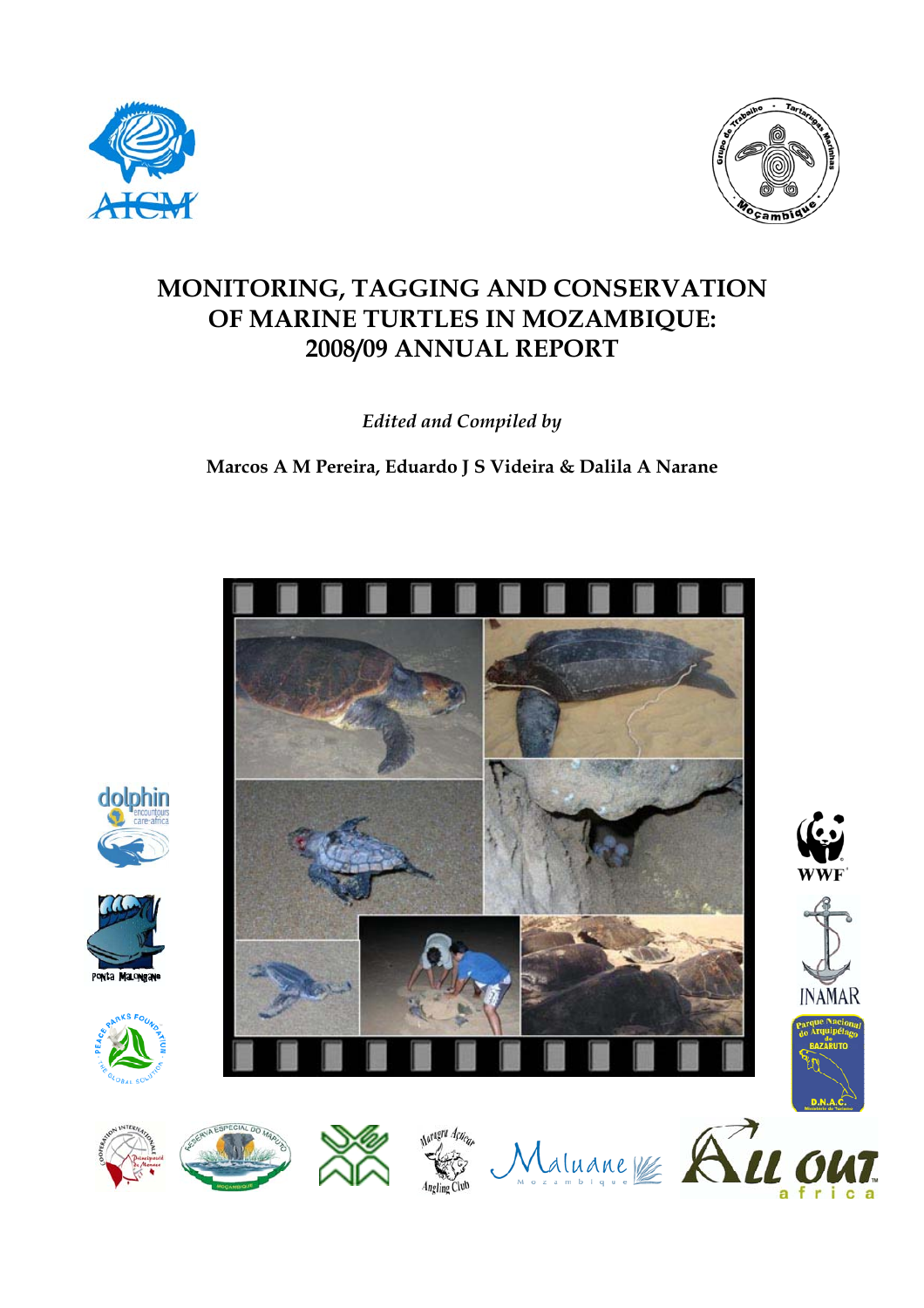## **MONITORING, TAGGING AND CONSERVATION OF MARINE TURTLES IN MOZAMBIQUE: 2008/09 ANNUAL REPORT**

### *Edited and Compiled by*

### **Marcos A M Pereira, Eduardo J S Videira & Dalila A Narane**

Associação para Investigação Costeira e Marinha (AICM), Maputo.

### **Citation:**

Pereira, M A M, E J S Videira & D A Narane (2009). Monitoring, tagging and conservation of marine turtles in Mozambique: 2008/09 annual report. 4 pp. Maputo, AICM/GTT.

Cover and back cover concept and graphic design: Marcos A M Pereira.

#### *Cover photos:*

1 – Loggerhead turtle (*Caretta caretta*), Ponta Malongane (photo: Marcos A M Pereira).

2 – Leatherback turtle (*Dermochelys coriacea*) slaughtered by a local fishermen in Bilene (photo: Henriques Balidy).

3 – Loggerhead hatchling crawling to sea after surviving an attack by a ghost crab, Ponta Malongane (photo: Marcos A M Pereira).

4 – Loggerhead turtle nesting, Ponta Malongane (photo: Marcos A M Pereira).

5 – Leatherback hatchling crawling to the sea, Ponta Malongane (photo: Marcos A

### M Pereira).

6 – Tagging a loggerhead turtle, Ponta Malongane (photo: Marcos A M Pereira).

7 – Shells of marine turtles killed by community members, Tofo beach (photo: Simon Pierce).

### *Back cover photo:*

Loggerhead turtle crawling back to sea after nesting and being tagged and measured, Ponta Malongane (photo: Marcos A M Pereira).

*The opinions, positions and points of view expressed in this document, are those of the authors and do not necessarily reflect those of the governmental institutions, private sector or civil society which contributed to the production of this document.*

#### **Maputo, August 2009**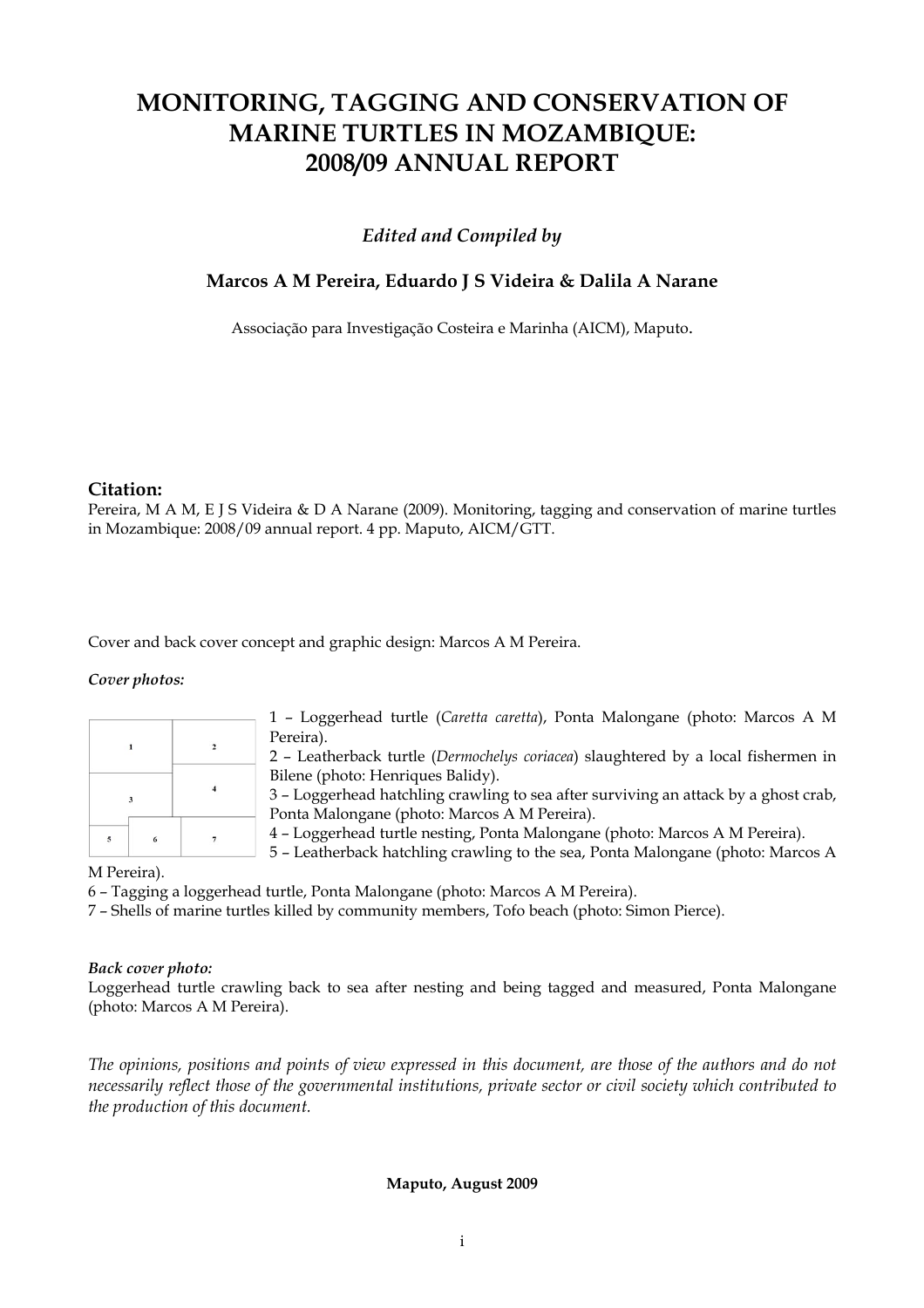## **Summary**

Marine turtle nesting data are presented for the 2008/09 season. A total of 626 nests were reported, with the majority (68.2%) of them being laid in southern Mozambique (Bazaruto Archipelago – Ponta do Ouro). The loggerhead turtle (*Caretta caretta*) was the dominant both in terms of number of nests (356), followed by the green turtle (*Chelonia mydas*, 189 nests) and the leatherback turtle (*Dermochelys coriacea*, 63).

The area between Inhaca Island and Ponta do Ouro, had the highest number of nests, and again confirmed its high value as a nesting site for *C*. *caretta* and *D*. *coriacea*. On the other hand, Vamizi and Rongui islands were important for nesting of *C*. *mydas*. In these areas, systematic monitoring and conservation activities are in place, demonstrating therefore, the importance of such long-term programs. It was also in these areas that the great majority of turtles were tagged (187 out of a total of 189).

In other areas information on nesting and mortality is not available (especially in north and central Mozambique). Only 18 mortalities were reported, this being a gross under-estimation of the real figures. Conservation areas or locations with marine turtle conservation projects, namely the Quirimbas and Bazaruto Archipelago National Parks, the Cabo de São Sebastião Total Protection Zone, and the Primeiras and Segundas Archipelago, the data was deficient or even non-existent. This suggests serious problems with the functioning and effectiveness of these conservation areas regarding the conservation of these protected species. Contrary to this trend, the Maputo Special Reserve has been showing good results from the monitoring program that has been running for two years.

Lastly, the need for higher coordination and information sharing within the different projects must be highlighted as well as the financial support for the conservation of marine turtles in the country. The participation of the private sector must be encouraged, taking the areas were successful monitoring programs are currently running (e.g. Ponta do Ouro, Malongane and Vamizi) as an example, where the role of the private sector is fundamental.

### **Acknowledgements**

The following individuals and institutions are acknowledged for their collaboration, material and financial support, for providing data and other kind of invaluable support:

- Angie Gullan, Garrick Pieters, Alfiado Amaral, Dionisio Sibya, Rick Stadler and Jeanne Stadler Dolphin Encounters, Ponta do Ouro;
- Pierre and Stephan Lombard, Ponta Malongane;
- Maputo Special Reserve, Peace Parks Foundation and Principauté du Monaco;
- Miguel Gonçalves, Matthew Prophet, Álvaro Machaieie, Luís Pelembe and the monitors Bongani, Ramiro, Rogério and Alfredo – Ponta Milibangalala;
- Inhaca Marine Biological Station UEM;
- Eduardo Novela, Macaneta;
- Mr. Massango, Mr. Pelágio and ranger Mandlhaze, INAMAR Bilene;
- António Matavele and Nico Pretorius, Maragra Angling Clube, Calanga;
- Joaquim Macie and CDS-ZC, Xai-Xai;
- Jodi Salmon, Adriana Méndez Jiménez, Belinda Norris, All Out Africa, Tofo
- The Bazaruto Archipelago National Park Administration and Mr. Tomás Manasse;
- The Quirimbas National Park Administration;
- Nelson Manjate, Alice Costa and Lara Muaves WWF Moçambique
- Project Maluane and Isabel Marques da Silva Vamizi.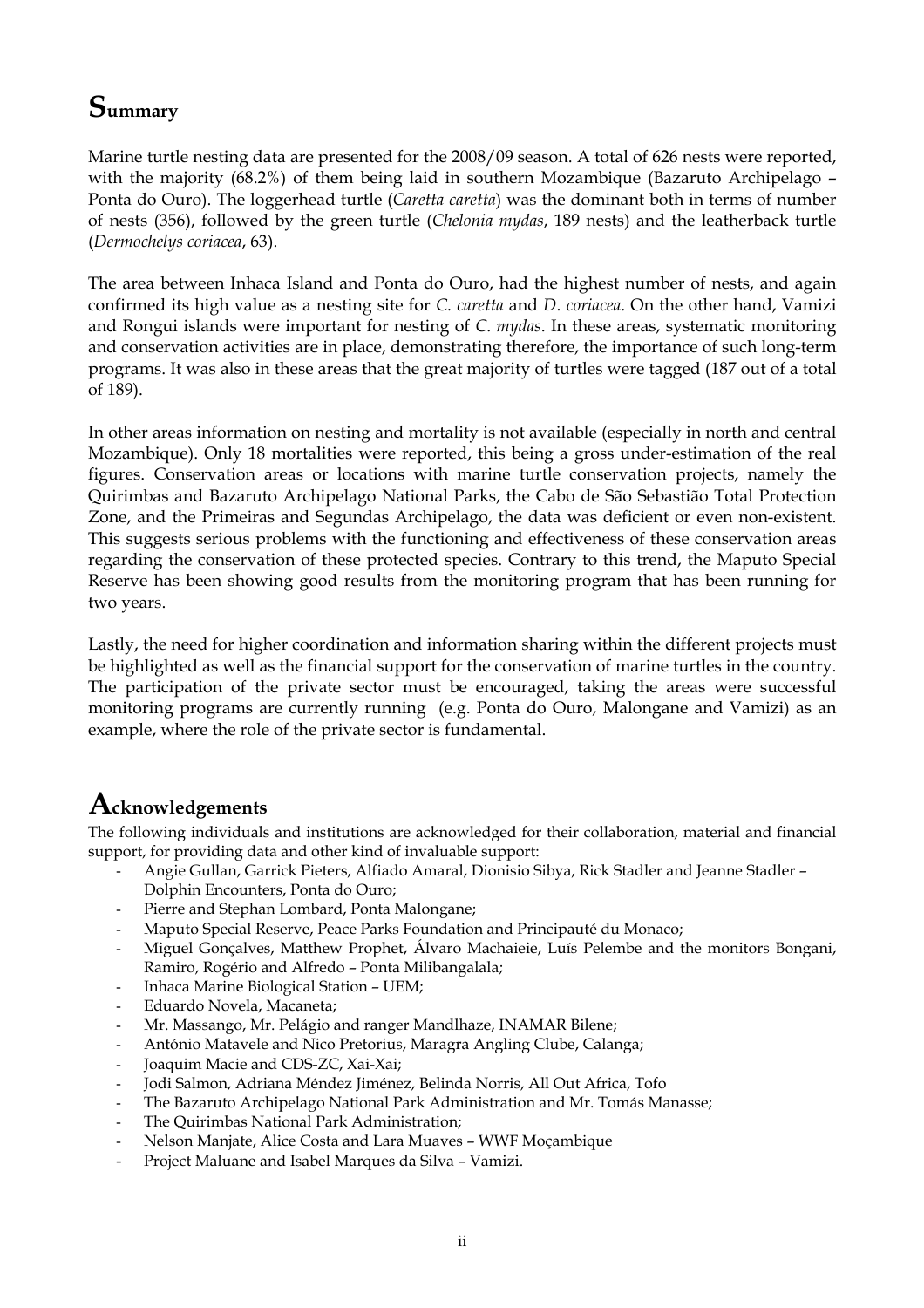### **Introduction**

Five species of marine turtles occur and nest along the Mozambican coast. All of them are threatened worldwide and despite being protected in Mozambique for over 40 years, the mortality of nesting turtles or those caught at sea, and the collection of eggs is common, widespread and goes unpunished throughout the coast (Louro *et al*., 2006; Videira *et al*., 2008).

On the other side, the knowledge on the occurrence, feeding and nesting areas and other biological aspects of marine turtles in Mozambique is scarce. This in turns hinders the implementation of protection and conservation measures for these species.

In this report, the results of the monitoring, tagging and mortalities of marine turtles are presented for the 2008/09 season. As in the previous season (Videira *et al*., 2008), the data are presented in Table form for an easy interpretation. These, however, must be interpreted and analysed *à posteriori* with caution. The data presented was extracted *as is* from the available sources, and there might exist errors in the data series, beyond the editors' control.

## **Methodology**

In the reporting season, the monitoring programs followed in general, a similar methodology: on-foot nigh or day patrols covering about 5 km per sampler. Table 1 shows the monitoring period and methods per area covered. Videira *et al*. (2008) provided more details on the methodology. No data were available for the Cabo de São Sebastião Total Protection Zone, the Primeiras and Segundas Archipelago and Santa Maria. Two new monitoring areas were established – Xai-Xai (Gaza) and Tofo (Inhambane).

| Area          | Method         | Km of beach monitored | Monitoring period   |
|---------------|----------------|-----------------------|---------------------|
| Ponta do Ouro | On foot patrol | 8                     | Oct 2008 - Mar 2008 |
| Malongane     | Vehicle patrol | 32                    | Dec 2008 - Jan 2009 |
| Milibangalala | On foot patrol | 10                    | Oct 2008 - Mar 2008 |
| Inhaca        | On foot patrol | 12                    | Oct 2008 - Mar 2009 |
| Macaneta      | On foot patrol | 15                    | Nov 2008 - Mar 2009 |
| Manhiça       | On foot patrol | 10                    | Nov 2008 - Mar 2009 |
| Bilene        | On foot patrol | 10                    | Nov 2008 - Mar 2009 |
| Xai-Xai       | On foot patrol | 10                    | Nov 2008 - Mar 2009 |
| Tofo          | On foot patrol | 10                    | Nov 2008 - Jan 2009 |
| PNA Bazaruto  | On foot patrol | 50                    | Oct 2008 - Mar 2009 |
| PN Quirimbas  | On foot patrol | 30                    | Aug 2008 - Mar 2009 |
| Vamizi/Rongui | On foot patrol | 12                    | Jan 2008 - Dec 2008 |

Table 1. Methods and monitoring period per monitoring area.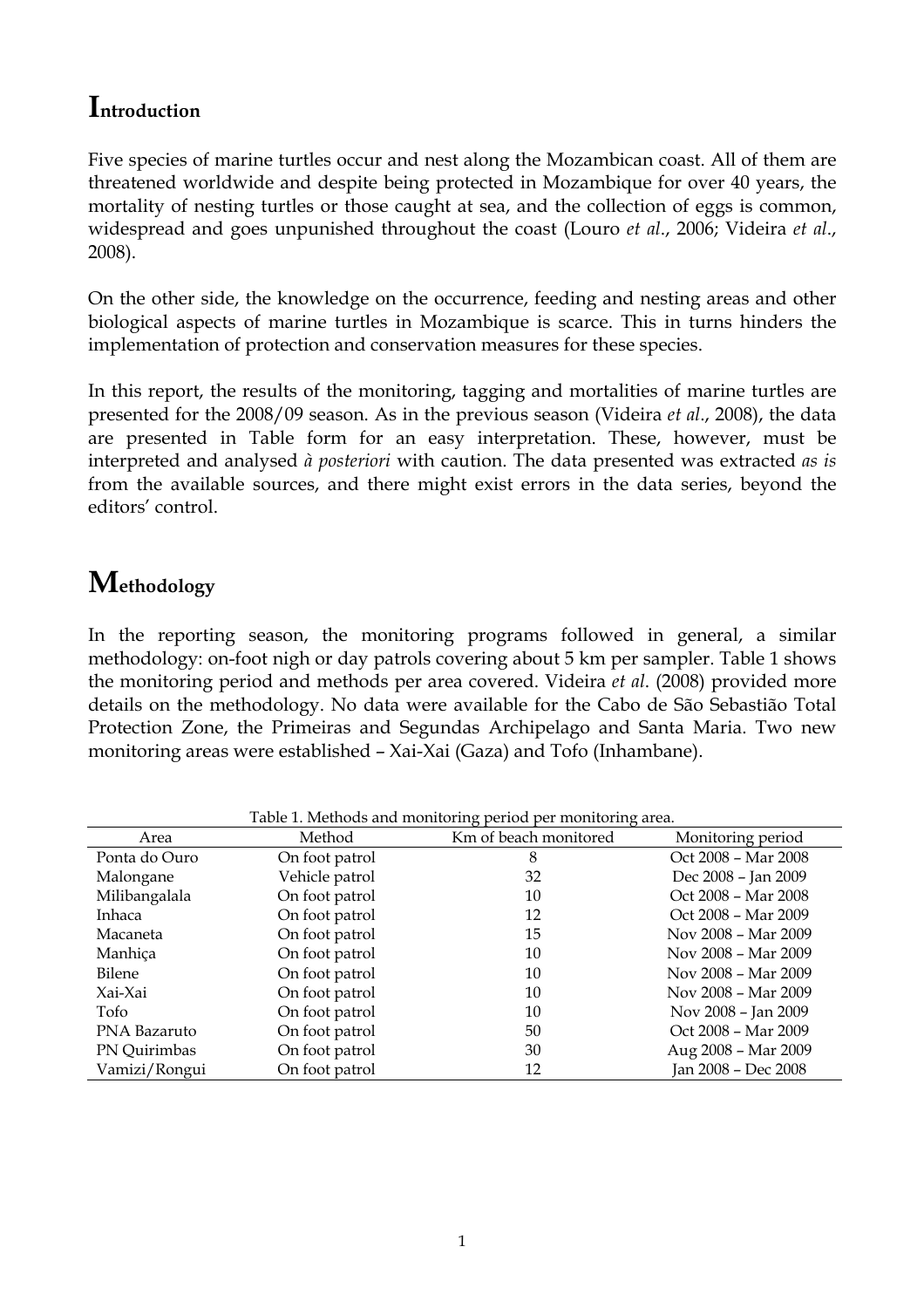# **Results**

|               |         |          | Table 2. Marine turtle emergencies per species per area (NI = not identified). |              |              |    |       |
|---------------|---------|----------|--------------------------------------------------------------------------------|--------------|--------------|----|-------|
| Area          | Caretta | Chelonia | Dermochelys                                                                    | Eretmochelys | Lepidochleys | NI | Total |
|               | caretta | mydas    | coriacea                                                                       | imbricata    | olivacea     |    |       |
| Ponta do Ouro | 73      |          |                                                                                |              |              |    | 75    |
| Malongane     | 287     |          | 25                                                                             |              |              |    | 312   |
| Milibangalala | 240     |          | 16                                                                             |              |              |    | 256   |
| Inhaca        | 29      |          | 13                                                                             |              |              |    | 42    |
| Macaneta      |         |          |                                                                                |              |              | 4  | 4     |
| Manhica       |         |          |                                                                                |              |              |    | 12    |
| Bilene        |         |          |                                                                                |              |              |    | 10    |
| Xai-Xai       |         |          |                                                                                |              |              |    | 4     |
| Tofo          |         |          |                                                                                |              |              |    |       |
| PNA Bazaruto  |         |          |                                                                                |              |              |    |       |
| PN Quirimbas  |         |          |                                                                                |              |              | 64 | 66    |
| Vamizi/Rongui |         | 241      |                                                                                | Ő.           |              |    | 244   |
| Total         | 645     | 242      | 72                                                                             | 4            |              | 68 | 1032  |

Table 2. Marine turtle emergencies per species per area (NI = not identified).

Table 3. Number of nest per species per area (NI= not identified).

| Area          | Caretta | Chelonia | Dermochelys | Eretmochelys | Lepidochleys | NI | Total |
|---------------|---------|----------|-------------|--------------|--------------|----|-------|
|               | caretta | mydas    | coriacea    | imbricata    | olivacea     |    |       |
| Ponta do Ouro | 59      |          | 2           |              |              |    | 61    |
| Malongane     | 117     |          | 22          |              |              |    | 139   |
| Milibangalala | 141     |          | 10          |              |              |    | 151   |
| Inhaca        | 28      |          | 13          |              |              |    | 41    |
| Macaneta      |         |          |             |              |              | 4  | 4     |
| Manhica       |         |          |             |              |              | 2  | 12    |
| Bilene        |         |          | 8           |              |              |    | 10    |
| Xai-Xai       |         |          |             |              |              |    |       |
| Tofo          | 4       |          |             |              |              |    |       |
| PNA Bazaruto  |         |          |             |              |              |    | 3     |
| PN Quirimbas  |         |          |             |              |              | 8  | 10    |
| Vamizi/Rongui |         | 188      |             |              |              |    | 189   |
| <b>Total</b>  | 356     | 189      | 63          |              |              | 15 | 626   |

Table 4. Loggerhead turtle (*Caretta caretta*): nests laid per area.

| Area          | lan | Feb                          | v<br>Mar | Apr | May | lun | Jul | Aug | Sep | Oct | Nov                      | Dec           |
|---------------|-----|------------------------------|----------|-----|-----|-----|-----|-----|-----|-----|--------------------------|---------------|
| Ponta do Ouro | 5   |                              |          |     |     |     |     |     |     |     | 28                       | 24            |
| Malongane     | 52  |                              |          |     |     |     |     |     |     |     | $\overline{\phantom{0}}$ | 65            |
| Milibangalala | 33  | $\qquad \qquad \blacksquare$ |          |     |     |     |     |     |     |     | 41                       | 67            |
| Inhaca        | 6   |                              |          |     |     |     |     |     |     |     | 12                       | 8             |
| Manhiça       |     |                              |          |     |     |     |     |     |     |     |                          |               |
| Bilene        |     | -                            |          |     |     |     |     |     |     |     |                          |               |
| Xai-Xai       |     |                              |          |     |     |     |     |     |     |     |                          | 2             |
| Tofo          |     |                              |          |     |     |     |     |     |     |     |                          | $\mathcal{P}$ |
| PNA Bazaruto  |     |                              |          |     |     |     |     |     |     |     |                          | -             |
| Total         | 97  |                              | ∍        |     |     |     |     |     | -   | 2   | 86                       | 169           |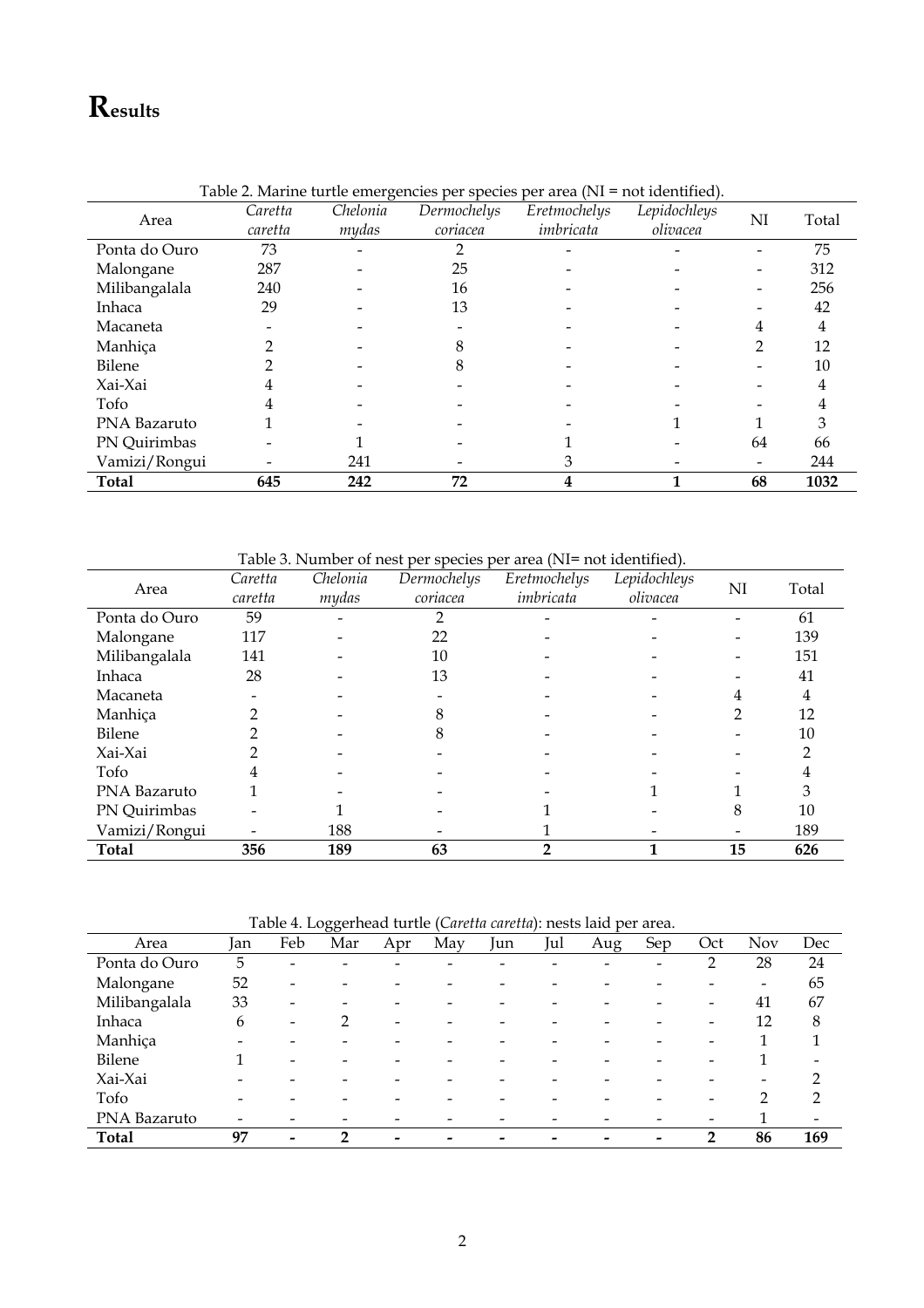|               |     |     |                          |                          |     |     |     | Table 9. Ecalitei back turne (Dermochens corincia). Hests laid per arca. |                          |     |     |     |
|---------------|-----|-----|--------------------------|--------------------------|-----|-----|-----|--------------------------------------------------------------------------|--------------------------|-----|-----|-----|
| Area          | Jan | Feb | Mar                      | Apr                      | May | Jun | lul | Aug                                                                      | Sep                      | Oct | Nov | Dec |
| Ponta do Ouro |     |     |                          |                          |     |     |     |                                                                          |                          |     |     |     |
| Malongane     | 12  |     |                          |                          |     |     |     |                                                                          |                          |     |     | 10  |
| Milibangalala |     |     | $\overline{\phantom{0}}$ |                          |     |     |     | -                                                                        |                          |     |     | b   |
| Inhaca        |     | -   |                          | $\overline{\phantom{0}}$ |     |     |     |                                                                          |                          |     |     | 5   |
| Manhiça       |     |     |                          |                          |     |     |     | -                                                                        | $\overline{\phantom{0}}$ |     |     | 4   |
| Bilene        |     |     | $\overline{\phantom{a}}$ |                          |     |     |     |                                                                          |                          |     |     |     |
| <b>Total</b>  | 17  |     |                          | $\overline{\phantom{0}}$ |     | -   | -   | $\tilde{\phantom{a}}$                                                    | $\overline{\phantom{a}}$ |     | 15  | 28  |

Table 5. Leatherback turtle (*Dermochelys coriacea*): nests laid per area.

Table 6. Green turtle (*Chelonia mydas*): nests laid per area.

| Area          | Ian                      | Feb | Mar             | Apr                      | May                      | lun | -lui-                    | Aug                      | ber | Oct                      | Nov.                  | Dec                      |
|---------------|--------------------------|-----|-----------------|--------------------------|--------------------------|-----|--------------------------|--------------------------|-----|--------------------------|-----------------------|--------------------------|
| PN Quirimbas  | $\overline{\phantom{0}}$ |     | $\qquad \qquad$ | $\overline{\phantom{0}}$ | $\overline{\phantom{0}}$ | -   | $\overline{\phantom{0}}$ | $\overline{\phantom{0}}$ | -   | $\overline{\phantom{0}}$ | $\tilde{\phantom{a}}$ | $\overline{\phantom{0}}$ |
| Vamizi/Rongui | 16                       | 14  | 23              | 16                       | 20                       |     |                          |                          | ∸   |                          |                       | ᆚ                        |
| <b>Total</b>  |                          | 15  | 23              |                          | 20                       |     | 14                       |                          |     |                          |                       | ⊥∪                       |

Table 7. Hawksbill turtle (*Eretmochelys imbricata*): nests laid per area.

| Area                          | lan | Feb                      | Mar                      | Apr                      | May                      | Jun                      | lui                      | Aug                      | ber                      | Oct                      | Nov                      | Dec                      |
|-------------------------------|-----|--------------------------|--------------------------|--------------------------|--------------------------|--------------------------|--------------------------|--------------------------|--------------------------|--------------------------|--------------------------|--------------------------|
| D٨<br>Juirimbas<br><b>TIV</b> |     | $\overline{\phantom{0}}$ | $\overline{\phantom{0}}$ | $\overline{\phantom{0}}$ | $\overline{\phantom{0}}$ | $\overline{\phantom{a}}$ | $\overline{\phantom{0}}$ | $\overline{\phantom{0}}$ | $\overline{\phantom{0}}$ | $\overline{\phantom{0}}$ | $\tilde{\phantom{a}}$    | $\overline{\phantom{0}}$ |
| <b>Total</b>                  |     | $\overline{\phantom{0}}$ | $\overline{\phantom{0}}$ | $\overline{\phantom{0}}$ | $\overline{\phantom{0}}$ | $\overline{\phantom{a}}$ | $\sim$                   | $\overline{\phantom{0}}$ | $\overline{\phantom{0}}$ | $\sim$                   | $\overline{\phantom{a}}$ | -                        |

Table 8. Olive Ridley turtle (*Lepidochelys olivaea*): nests laid per area.

| Area                        | lan | Feb                      | Mar                      | Apr                      | May                      | lun                      | lui                      | Aug                      | ber                      | Oct                      | Nov | Dec                      |
|-----------------------------|-----|--------------------------|--------------------------|--------------------------|--------------------------|--------------------------|--------------------------|--------------------------|--------------------------|--------------------------|-----|--------------------------|
| PNI<br>Bazaruto<br>$\Delta$ |     | $\qquad \qquad$          | $\overline{\phantom{0}}$ | $\overline{\phantom{0}}$ | $\overline{\phantom{0}}$ | $\overline{\phantom{a}}$ | $\overline{\phantom{0}}$ | $\overline{\phantom{0}}$ | $\overline{\phantom{0}}$ | $\overline{\phantom{0}}$ | -   | $\overline{\phantom{0}}$ |
| <b>Total</b>                |     | $\overline{\phantom{0}}$ | -                        | $\overline{\phantom{0}}$ | $\overline{\phantom{0}}$ | $\overline{\phantom{a}}$ | $\overline{\phantom{0}}$ | $\overline{\phantom{0}}$ | $\overline{\phantom{0}}$ | $\overline{\phantom{0}}$ | -   | $\sim$                   |

Table 9. Unidentified turtle species: nests laid per area.

| Area         | lan             | Fev                      | Mar                      | Abr                      | Mai                      | Jun                      | Jul                      | Ago                      | Set                      | Out                      | <b>Nov</b>               | Dez                      |
|--------------|-----------------|--------------------------|--------------------------|--------------------------|--------------------------|--------------------------|--------------------------|--------------------------|--------------------------|--------------------------|--------------------------|--------------------------|
| Macaneta     | -               | $\overline{\phantom{0}}$ | $\overline{\phantom{0}}$ | $\overline{\phantom{0}}$ |                          |                          |                          | $\overline{\phantom{0}}$ | $\overline{\phantom{0}}$ | $\overline{\phantom{a}}$ |                          |                          |
| Manhiça      |                 | $\overline{\phantom{0}}$ | $\overline{\phantom{0}}$ | $\overline{\phantom{0}}$ |                          | $\overline{\phantom{0}}$ | -                        | $\overline{\phantom{0}}$ | $\overline{\phantom{a}}$ | $\overline{\phantom{0}}$ |                          |                          |
| PNA Bazaruto | $\qquad \qquad$ | $\overline{\phantom{0}}$ | $\overline{\phantom{0}}$ | $\qquad \qquad$          | $\overline{\phantom{0}}$ | $\overline{\phantom{0}}$ | $\overline{\phantom{0}}$ | $\overline{\phantom{0}}$ | $\overline{\phantom{0}}$ | $\overline{\phantom{a}}$ |                          | $\overline{\phantom{a}}$ |
| PN Quirimbas |                 | $\overline{\phantom{0}}$ | $\overline{\phantom{a}}$ |                          | $\overline{\phantom{0}}$ | $\overline{\phantom{a}}$ |                          |                          | $\overline{\phantom{a}}$ | $\qquad \qquad$          | $\overline{\phantom{0}}$ | $\overline{4}$           |
| Total        |                 | $\overline{\phantom{0}}$ | $\,$                     |                          | $\overline{\phantom{0}}$ | $\qquad \qquad$          |                          |                          | $\,$                     | $\overline{\phantom{a}}$ |                          |                          |

Table 10. Number of hatchlings and eggs laid of *C*. *caretta* and *D*. *coriacea*.

|               |                | Caretta caretta          |                              |                          |                 |                | Dermochelys coriacea |        |
|---------------|----------------|--------------------------|------------------------------|--------------------------|-----------------|----------------|----------------------|--------|
| Area          | N <sub>o</sub> | $\mathbb{N}^{\circ}$     | N°                           | Cases                    | N <sub>0</sub>  | N <sub>o</sub> | N <sub>0</sub>       | Cases  |
|               | Live           | Un-hatched               | dead                         | stolen                   | Live            | Un-hatched     | dead                 | stolen |
|               | hatchlings     | eggs                     | hatchlings                   | eggs                     | hatchlings      | eggs           | hatchlings           | eggs   |
| Milibangalala | 8990           | 633                      | 117                          | $\overline{\phantom{a}}$ |                 |                |                      |        |
| Inhaca        | 2486           | $\overline{\phantom{0}}$ | $\qquad \qquad \blacksquare$ | $\qquad \qquad$          | 1186            |                |                      |        |
| Bilene        | 171            | 43                       | 0                            |                          | 189             | 64             |                      | 3      |
| Xai-Xai       |                |                          |                              |                          | $\qquad \qquad$ |                |                      |        |
| PNA Bazaruto  |                |                          | $\qquad \qquad$              |                          |                 |                |                      |        |
| Total         | 11647          | 676                      | 118                          |                          | 1375            | 64             |                      | 3      |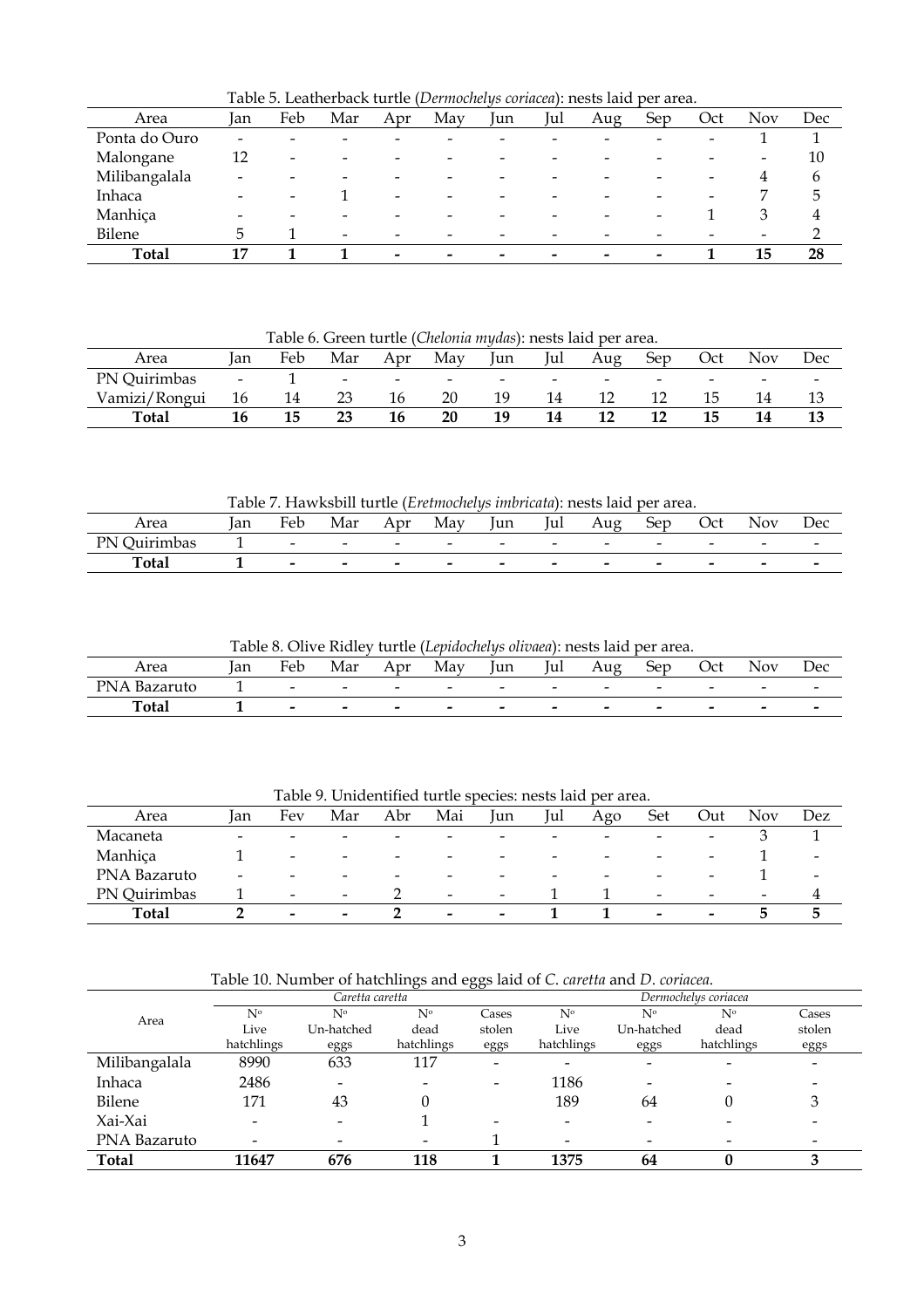|              |                          |                      |                          |                          | Table 11. Number of natchings and eggs laid of <i>E. Unuted</i> and an undentified species. |            |            |                          |  |  |  |
|--------------|--------------------------|----------------------|--------------------------|--------------------------|---------------------------------------------------------------------------------------------|------------|------------|--------------------------|--|--|--|
|              |                          | Lepidochelys olivaea |                          |                          | NI                                                                                          |            |            |                          |  |  |  |
| Area         | N°                       | N°                   | Nº                       | Cases                    | N°                                                                                          | Nº         | Nº         | Cases                    |  |  |  |
|              | Live                     | Un-hatched           | dead                     | stolen                   | Live                                                                                        | Un-hatched | dead       | stolen                   |  |  |  |
|              | hatchlings               | eggs                 | hatchlings               | eggs                     | hatchlings                                                                                  | eggs       | hatchlings | eggs                     |  |  |  |
| PNA Bazaruto | 23                       | 45                   |                          |                          |                                                                                             |            |            |                          |  |  |  |
| PN Ouirimbas | $\overline{\phantom{0}}$ | -                    | $\overline{\phantom{0}}$ | $\overline{\phantom{0}}$ | 254                                                                                         | 113        | 107        | $\overline{\phantom{0}}$ |  |  |  |
| Total        |                          | 45                   |                          |                          | 254                                                                                         | 113        | 107        |                          |  |  |  |

Table 11. Number of hatchlings and eggs laid of *L*. *olivacea* and an unidentified species.

Table 12. Number of hatchlings and eggs laid of *C*. *mydas* and *E*. *imbricata*.

| Area         | Chelonia mudas |            |                 |                          | Eretmochelus imbricata   |                 |            |                          |
|--------------|----------------|------------|-----------------|--------------------------|--------------------------|-----------------|------------|--------------------------|
|              | N°             | N°         | N°              | Cases                    | No                       | N°              | N°         | Cases                    |
|              | Live           | Un-hatched | dead            | stolen                   | Live                     | Un-hatched      | dead       | stolen                   |
|              | hatchlings     | eggs       | hatchlings      | eggs                     | hatchlings               | eggs            | hatchlings | eggs                     |
| PN Quirimbas | 60             |            | $\qquad \qquad$ | $\overline{\phantom{0}}$ | $\overline{\phantom{0}}$ | $\qquad \qquad$ | -          | $\overline{\phantom{a}}$ |
| Total        | 60             |            |                 |                          |                          |                 |            |                          |

Table 13. Number of nests per species destroyed by natural causes.

| Area         | caretta<br>J.            | coriacea | mydas<br>J. | ımbrıcata<br>- | $\cdot$<br>olwacea       |
|--------------|--------------------------|----------|-------------|----------------|--------------------------|
| Bilene       | $\overline{\phantom{a}}$ |          | -           | -              | $\overline{\phantom{0}}$ |
| <b>Total</b> |                          |          |             |                |                          |
|              |                          |          |             |                |                          |

#### Table 14. Reported mortalities of adult marine turtles.

| Area         | <b>Species / Causes</b>                                                         | Total |
|--------------|---------------------------------------------------------------------------------|-------|
| Malongane    | 1 hawksbill, found dead, probably for natural causes                            |       |
| Manhiça      | 1 unidentified turtle (probably loggerhead), killed in 23 Nov 2008              |       |
| Bilene       | 1 leatherback killed on the beach by fishermen in 15 Jan 2009                   |       |
| Xai-Xai      | 1 green turtle (?), caught on handline and killed 5 km north of Hotel Chongoene |       |
| Tofo         | 13 turtle shells (10 green, 1 loggerhead and 2 unidentified) found on the beach | 13    |
| Pemba        | 1 green turtle killed and sold on the beach by local fishermen                  |       |
| <b>Total</b> |                                                                                 | 18    |

Table 15. Number of marine turtles tagged, per species.

| Area          | C. caretta | D. coriacea | $\check{ }$<br>C. mydas | E. imbricata | L. olivacea |
|---------------|------------|-------------|-------------------------|--------------|-------------|
| Ponta do Ouro | 10         |             |                         |              |             |
| Malongane     | 65         |             |                         |              |             |
| Milibangalala | 10         |             |                         |              |             |
| Tofo          |            |             |                         |              |             |
| PNA Bazaruto  |            |             |                         |              |             |
| Vamizi/Rongui | -          |             | 35                      | 60           |             |
| Total         | 86         |             | 36                      | 60           |             |

## **References**

- Louro, C. M. M., M. A. M. Pereira & A. C. D. Costa (2006). Relatório sobre o estado de conservação das tartarugas marinhas em Moçambique. 42 pp. Xai-Xai, CDS-ZC/MICOA.
- Videira, E. J. S., M. A. M. Pereira, C. M. M. Louro & D. A. Narane (eds.) (2008). Monitoria, marcação e conservação de tartarugas marinhas em Moçambique: dados históricos e relatório anual 2007/08. 85 pp. Maputo, Grupo de Trabalho Tartarugas Marinhas de Moçambique (GTT).